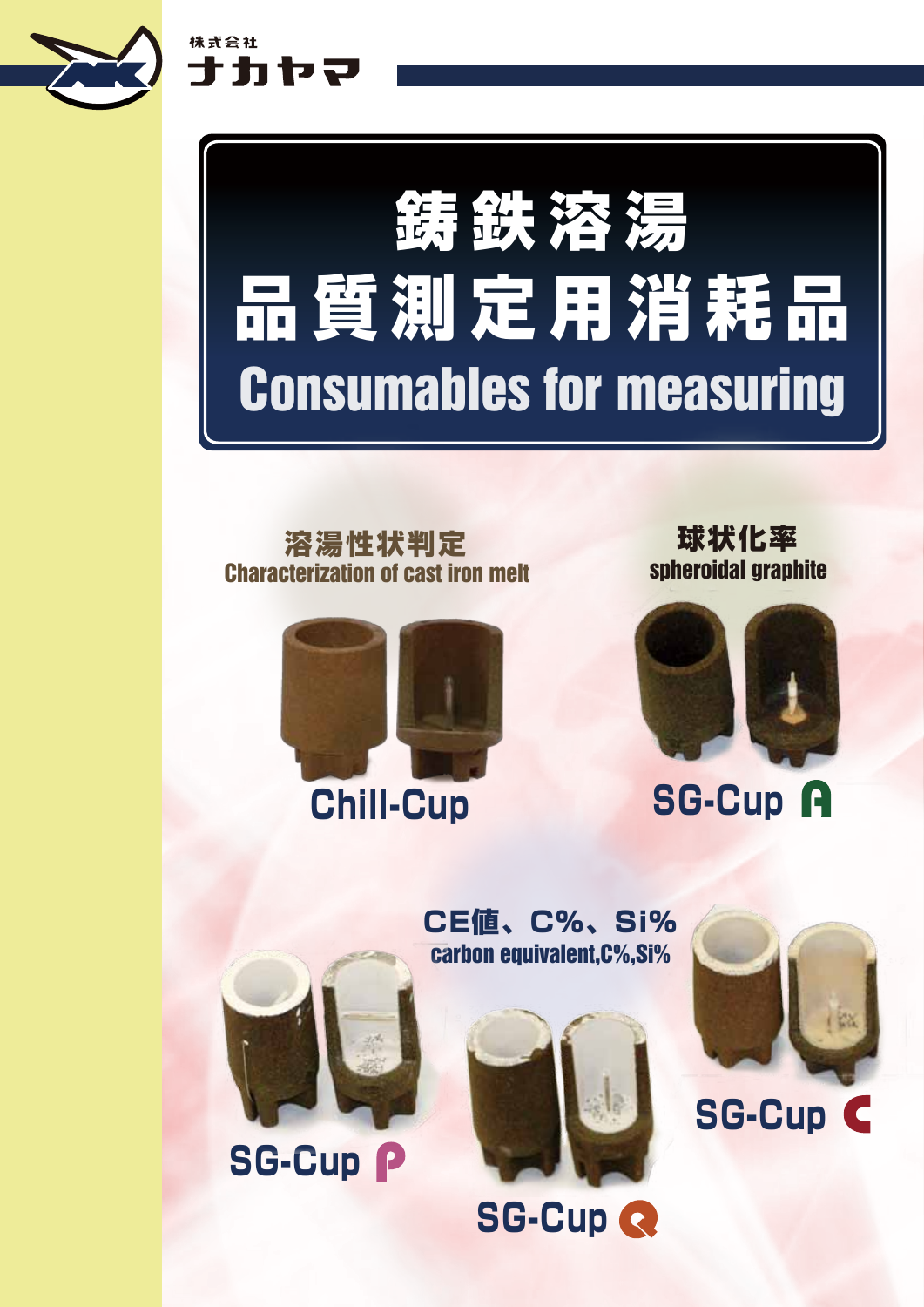#### Consumable for chemical analysis of the cast iron molten metal 鋳鉄溶湯化学分析用消耗品

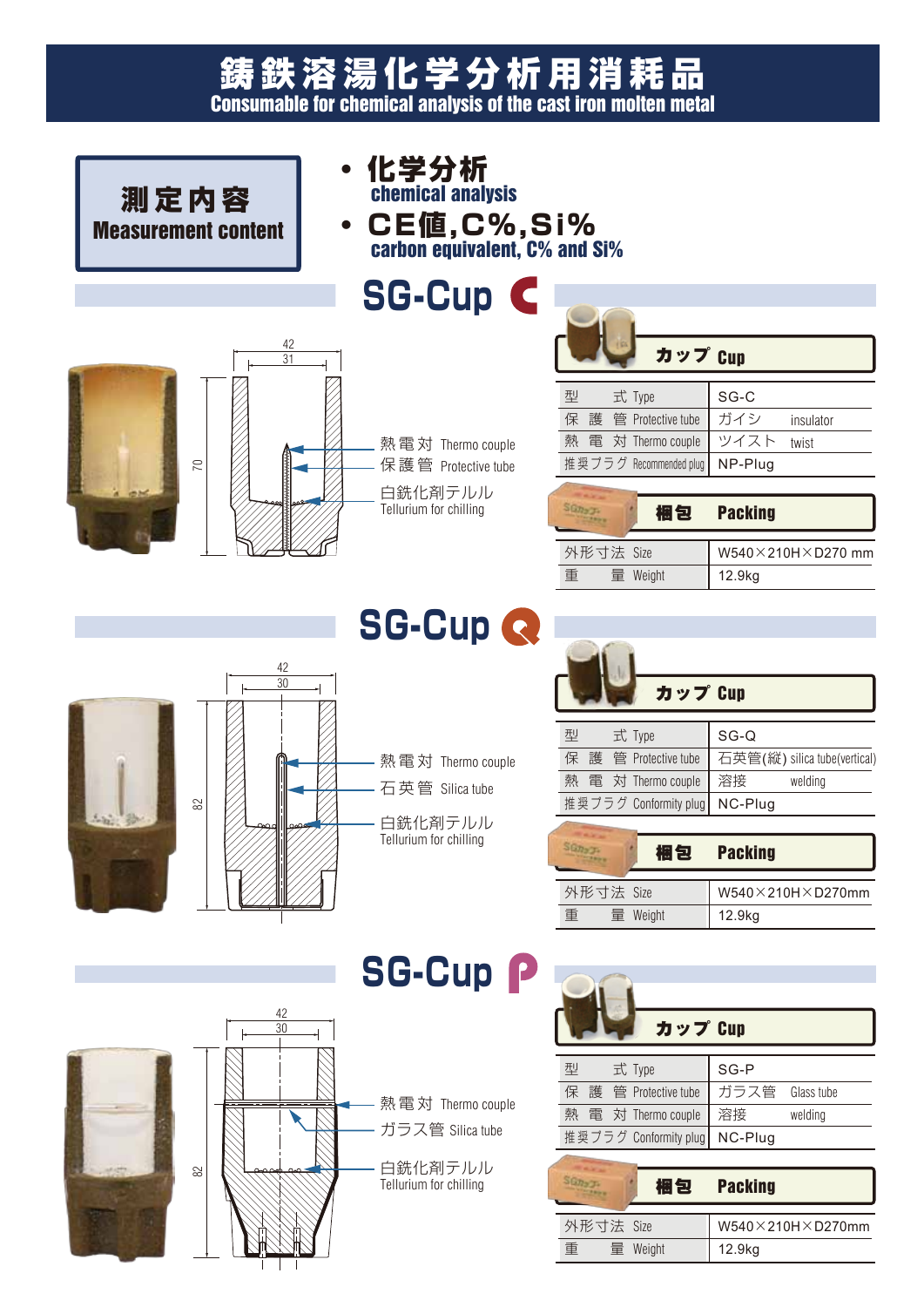#### 鋳鉄溶湯性状判定用消耗品 Consumable for a tool for characterization of cast iron melt

## **SG-Cup A**



spheroidal graphite

・ 球状化率専用カップ

Cup for exclusive use of Spherical measurement





70

測定内容 Measurement content

熱電対 Thermo couple Protective tube 保 護 管

| カップ Cup |  |  |                        |         |           |
|---------|--|--|------------------------|---------|-----------|
| 型       |  |  | 式 Type                 | SG-A    |           |
| 保       |  |  | 護 管 Protective tube    | ガイシ     | insulator |
| 熱       |  |  | 電 対 Thermo couple      | ツイスト    | twist     |
|         |  |  | 推奨プラグ Recommended plug | NP-Plug |           |

|           |  | 梱包       | <b>Packing</b>    |  |
|-----------|--|----------|-------------------|--|
|           |  |          |                   |  |
| 外形寸法 Size |  |          | W500×200H×D300 mm |  |
| 臿         |  | 量 Weight | 8.5 <sub>kg</sub> |  |

測定内容 Measurement content



- ・ チル深さ Chill depth estimation
- ・ 引け Shrinkage estimation
- ・ 硬度判定 Hardness estimation
- 接種材の選定 Inoculant selection
- 状黒鉛サイズ ke graphite size estimatic
- 抗張力の判定 strength estimation



| カップ Cup                  |                              |  |  |
|--------------------------|------------------------------|--|--|
| 型<br>式 Type              | チルカップ                        |  |  |
| 保<br>護 管 Protective tube | 石英管(縦) silica tube(vertical) |  |  |
| 熱 電 対 Thermo couple      | 溶接<br>welding                |  |  |
| 推奨プラグ Conformity plug    | NC-Plug                      |  |  |
|                          |                              |  |  |

| 梱包            | <b>Packing</b>                   |
|---------------|----------------------------------|
| 外形寸法 Size     | $W630 \times 200H \times D330mm$ |
| 重<br>量 Weight | 13 <sub>k</sub> g                |